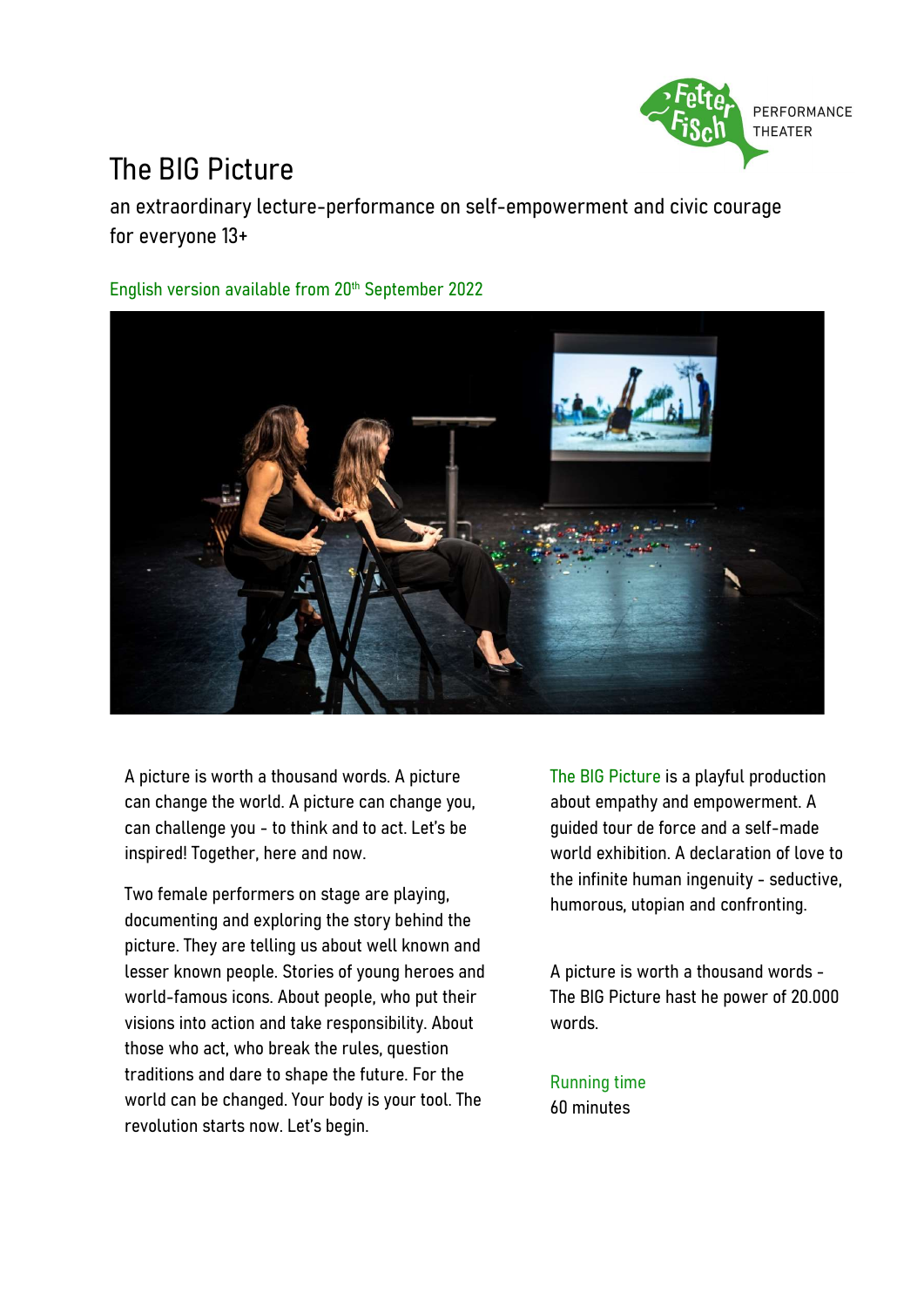

#### Awards and festivals

Jugendjurypreis / Youth Jury Award WESTWIND 2021 Festival Starke Stücke, Frankfurt 2022 augenauf! Festival, Winterthur 2022 SCHÄXPIR – THEATREFESTIVAL for young audience, Linz 2021 WESTWIND – Theatertreffen für junges Publikum 2021 Kinder- und Jugendtheatertage Braunschweig 2021 SPIELARTEN NRW 2020 Penguin's Days Schlosstheater Moers 2020

#### Reviews

"Thanks to their charming way of presenting and commenting this production is neither dry or moralistic nor preachy. Kupferschmid und Andringa sing, dance, scream their hearts out and directly call the audience to action. The tone is relaxed and appropriate for young people. "That will piss a lot of people off, and that's a good thing." - they encourage the audience to selfempowerment and civic courage, citing ever new examples where breaking rigid rules has led to achievements that are now taken for granted." Westfälische Nachrichten, 13. November 2019

"This play is something very special. With your natural and relaxed manner you drew us into the story. It immediately became obvious that you really believe in what you say. You managed to present serious and difficult topics in a sensitive and moving way. It was humorous and exciting at the same time. We especially liked how you made use of your bodies: A highlight here was the projection on your backs. The minimalist stage design and the elegant costumes created a perfect harmony. Congratulations! The impressive stories have touched us deeply and inspired us to make a difference ourselves." Laudatory speech at Youth Jury Award WESTWIND 2021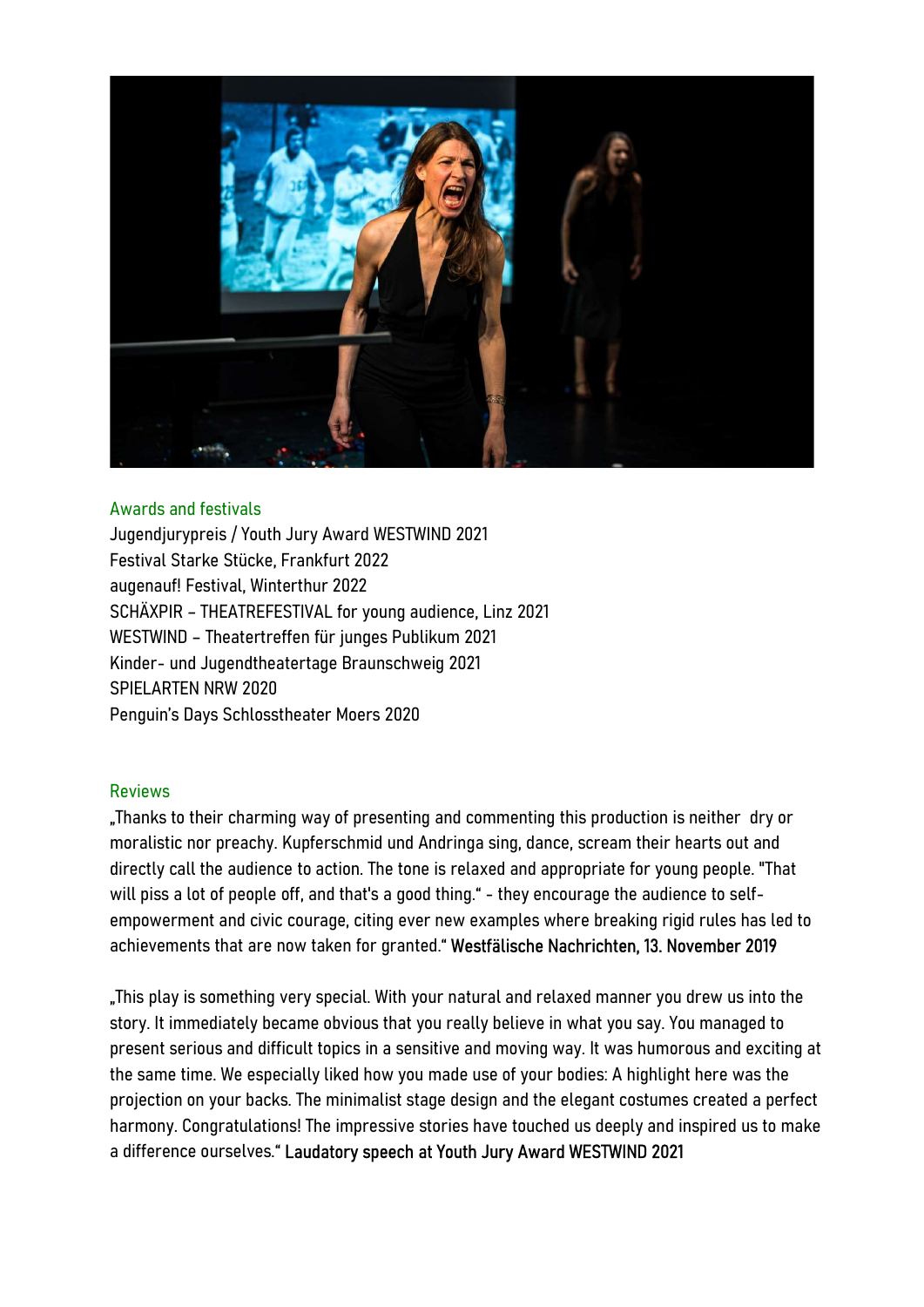#### BIG impact traveling lightly

Playable in any room which can be blacked out. Stage min. 8 x 8 meters Ceiling height min. 3,50 meters

Stage set: foldable projection screen, 2 chairs, small table, lectern, beamer (plus black cover) on the floor

#### Workshops und Post-show Talks

We are offering inspiring workshops for classes, teachers, professionals, theatre makers, students and those who want to gain deeper insights into "The BIG Picture" and the art of performative and experimental theatre.



#### We are performing The BIG Picture for you

- in English or German, both also available as captioned version with English subtitles<br>- Sign Language interpreted performances can be arranged
- 

## Team

Directed and choreographed by Leandro Kees I Artistic Director: Cornelia Kupferschmid I Cast: Silvia Andringa, Cornelia Kupferschmid I Assistant Director & Education: David Kilinc I Light: Paul Jonker I Technician: Leon Bluhm I Marketing & Communication: Kerstin Stienemann I Photography: Thomas Mohn I Graphic Design: Vera Wessel I English translation: Christian Cadenbach